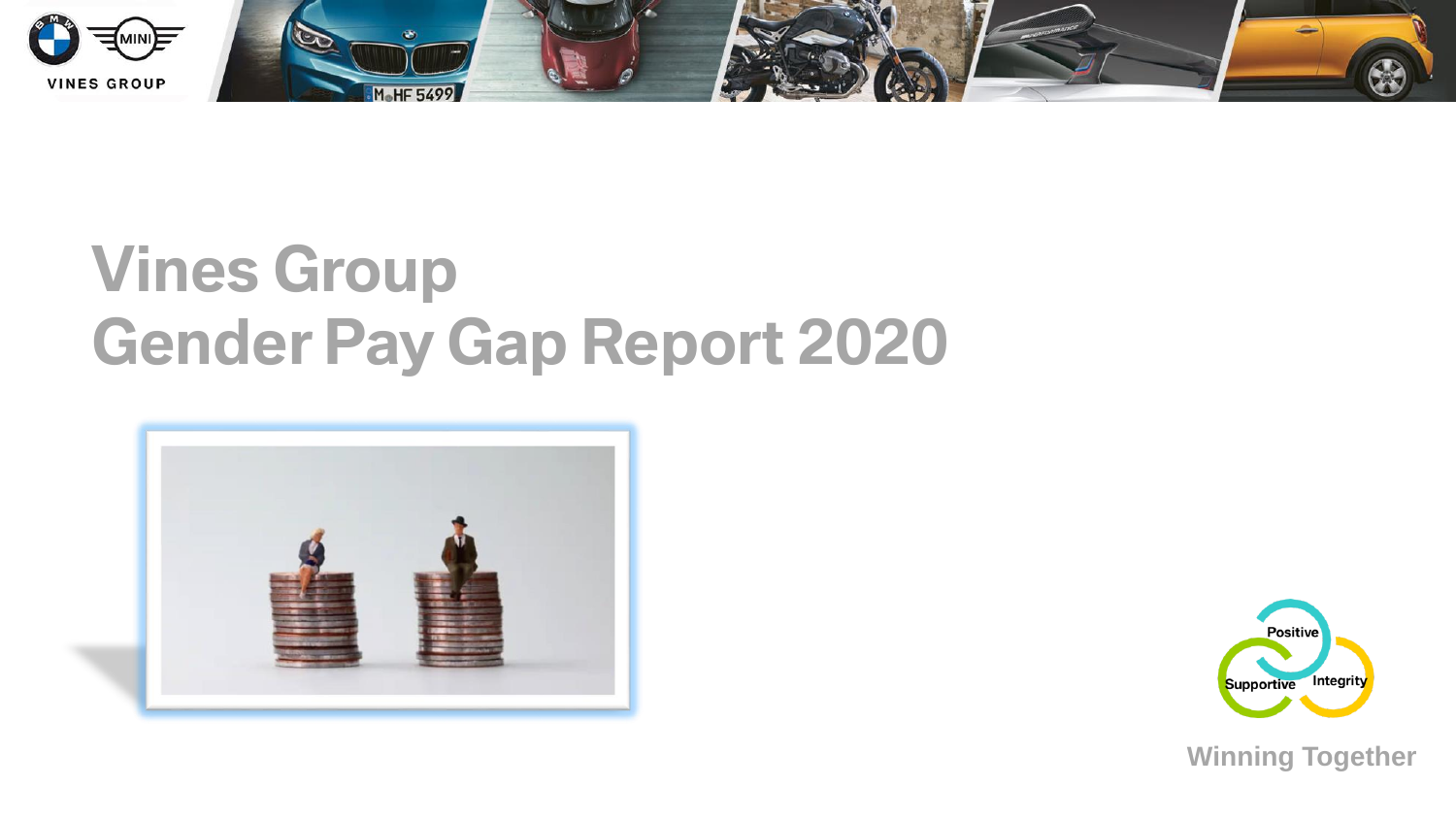

### **INTRODUCTION**

Vines is required by law to annually publish our gender pay gap under the Equality Act 2010 (Gender pay Gap Information) Regulations 2017.

It should not be confused with Equal Pay which relates to males and females being paid equally for the same or similar work. We have a clear policy of paying employees equally for the same or equivalent work, regardless of their sex. We support the UK Government's drive for companies to be more transparent on gender pay issues and confirm that the data reported is accurate and inline with The Equality Act 2010 (Gender pay Gap Information) Regulations 2017.

Vines believes in equal opportunities and equal treatment for all colleagues regardless of Gender, Race, Religion, Belief, Age, Marriage or civil partnership, Pregnancy, Sexual orientation, Gender reassignment or Disability.

#### **OUR FINDINGS 2019 / 2020**

We have continued to make good progress in closing the gap in the average hourly pay rates of male and female colleagues across the business.

- Our mean hourly pay gap improved by 3.2% on the previous year.
- Our median hourly pay gap improved by 6.1%.
- The proportion of women receiving bonuses increased by 11.48%.
- Thirty percent of our senior management team is now made of up females. Our challenge is to replicant and improve this throughout all levels of the business.
- The percentage of women in the two upper quartiles has increased by 1.2%.
- We recruited our first two female apprentices in roles which are typically male dominant.

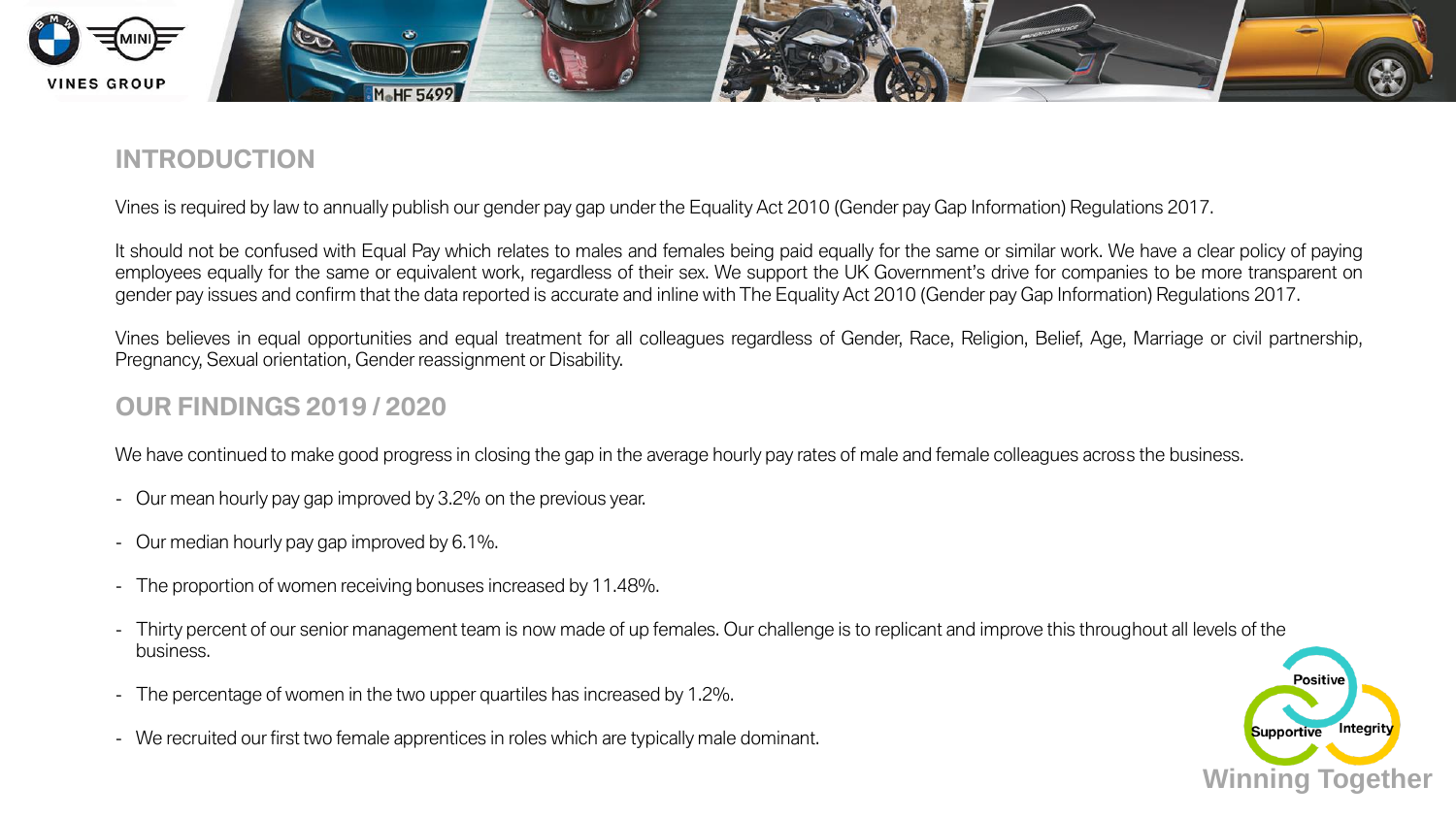

#### **OUR FINDINGS 2019 / 2020**

| <b>Gender Split</b> | <b>GENDER HOURLY PAY GAP</b> |       |       |       |       |  |
|---------------------|------------------------------|-------|-------|-------|-------|--|
|                     |                              | 2020  | 2019  | 2018  | 2017  |  |
|                     | Mean (average)               | 24.1% | 27.3% | 39%   | 30.3% |  |
|                     | Median (middle)              | 9.26% | 15.4% | 11.5% | 22.6% |  |
| <b>23%</b> 77%      |                              |       |       |       |       |  |

| <b>GENDER BONUS GAP</b> |       |       |       |       |  |  |
|-------------------------|-------|-------|-------|-------|--|--|
|                         | 2020  | 2019  | 2018  | 2017  |  |  |
| Mean (average)          | 48.9% | 44.5% | 48.5% | 57.6% |  |  |
| Median (middle)         | 47.3% | 47.2% | 39.4% | 72.3% |  |  |

#### **Pay Band Quartiles**